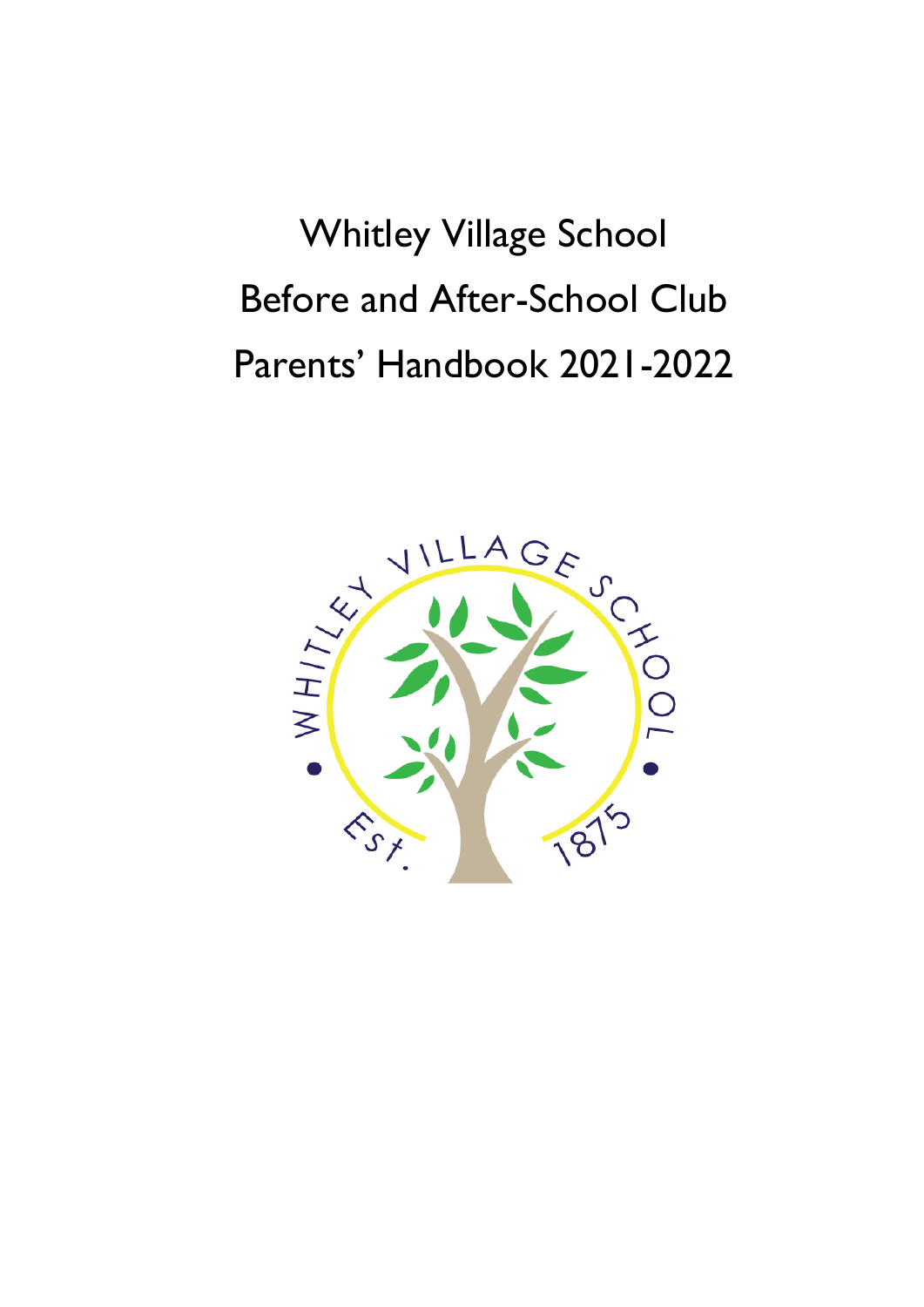# **ABOUT THE CLUB**

**Whitley Village School Before and After-School Club** opens from 7.30am and remains open until 6.00pm, during term time for Whitley Village School and Whitley Community Pre-School children. Please note that children cannot be signed in before 7.30am in a morning and must be collected by 6pm.

We are based in Whitley Village School and have access to a classroom, the hall, adventure playground, playground and school field.

#### **Aims**

The club provides a safe, secure and relaxed environment for the children in our care. We endeavour to provide an atmosphere and activities similar to those found within the home.

#### **What we offer**

We offer a wide range of activities, incorporating cookery, craft, board games, reading, imaginary play, construction, sport and much more. During their time at the club children choose activities that suit them best.

A healthy breakfast is available each morning and a snack and drink are provided each afternoon; however, this snack is not intended as a substitute for the main evening meal that the child receives at home.

We promote independence by encouraging the children to prepare their own snacks and to clear away after themselves. We use fresh ingredients and follow statutory guidelines. Fresh drinking water and fruit is available at all times. Individual dietary requirements and parental preferences are met wherever possible. We recognise the importance of healthy nutrition for children delivered in a calm, friendly setting.

# **Staffing**

Before and After-School Club is currently staffed by Mrs Edwards-Hodgson and Mrs Newsham. We also have staff available to cover absences, when regular staff are ill or attending courses. Our staff have significant experience of working with children, and comply with EYFS requirements for registered childcare. Staff are expected to undertake professional development training. All staff members are checked through the Disclosure and Barring Service. We maintain a staff/child ratio in-line with statutory requirements.

Staff who also have designated roles are:

| Mr R David:    | Special Education Needs Co-ordinator         |
|----------------|----------------------------------------------|
| Mrs H Broom:   | <b>Child Protection</b>                      |
| Mrs M Corley:  | <b>Accounts</b>                              |
| Miss L Keegan: | Early Years Foundation Stage Co-ordinator    |
|                | Mrs Edwards-Hodgson Out of School Supervisor |

If you have a query or concern, please speak to the relevant member of staff.

# **Organisation**

Before and After-School Club is run as part of the school.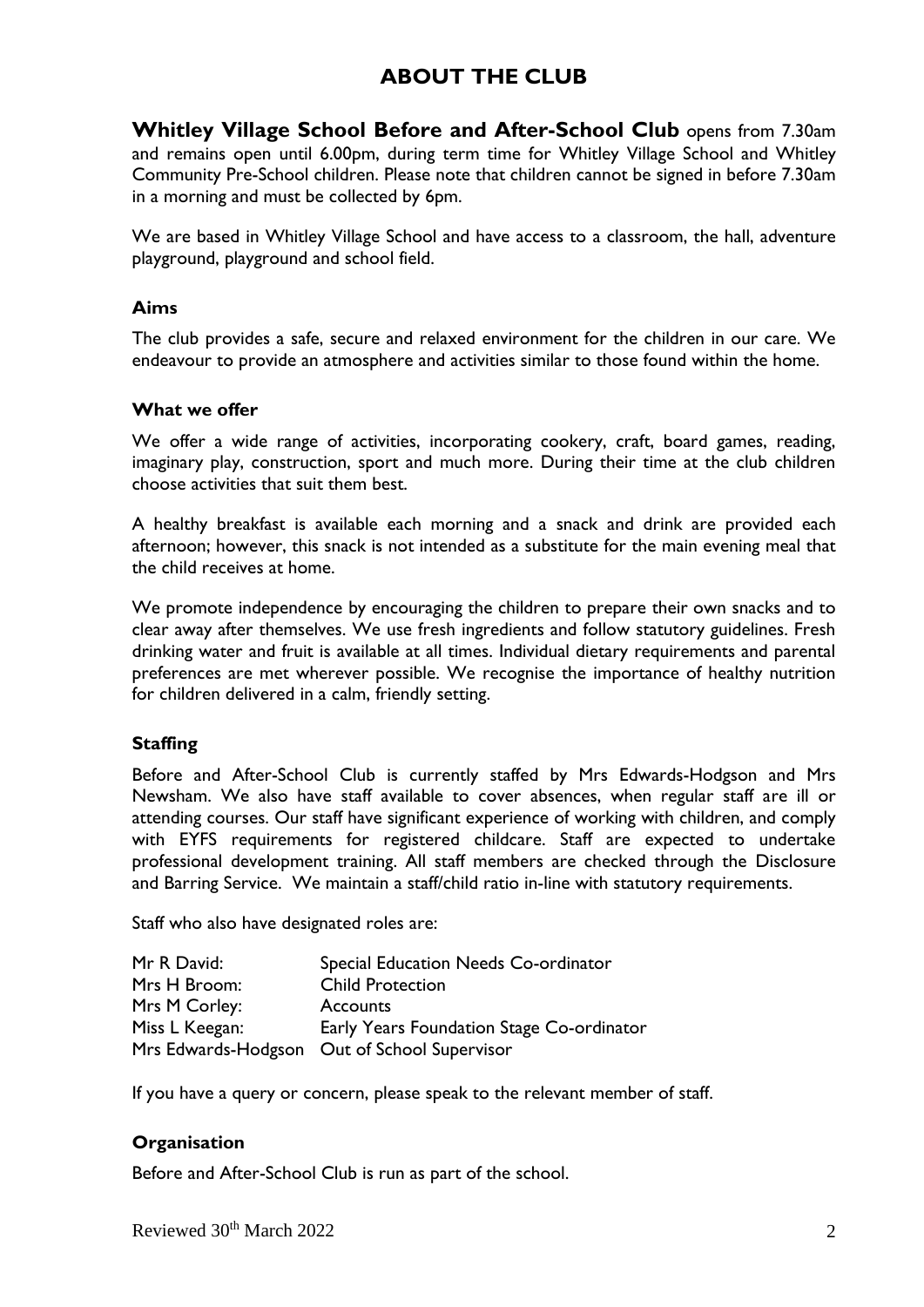# **Policies and procedures**

The club operates under a number of school policies and procedures, copies of which are held at the club, and are available at your request.

# **TERMS AND CONDITIONS**

#### **Admission**

It is our intention to make Before and After-School Club accessible to children and families from school and Pre-school. Admission to the club is organised by the Supervisor and the School Business Manager and a waiting list system may be implemented when the need arises. The waiting list will be operated on a first-come first-served basis, with the exception of siblings who will have priority for the same day(s) as a sibling already attending.

A completed registration pack is required for each child attending. This pack contains information concerning your child and is confidential. Please update us with any changes.

A completed booking form is required at the start of each school year or at least 1 week prior to using the club, to allow school to check availability and staffing. All bookings must be placed through the school office.

In exceptional circumstances children will be accepted into Before and After-School Club at short notice if there is a space but this is for emergency use only.

#### **Payment of fees**

The current fees for school children are as follows

| $7.30$ am $- 8.45$ am | $= 66$  |
|-----------------------|---------|
| $8.00am - 8.45am$     | $= 6.4$ |
| $3.15$ pm $-4.15$ pm  | $=$ £ 4 |
| $3.15pm - 5.15pm$     | $= 6.8$ |
| $3.15$ pm $- 6.00$ pm | $=$ £12 |

#### **NB: Please note children who attend another club before attending Before and After-School Club will still be charged from 3.15pm.**

The current fees for Pre-School children are as follows

| 7.30am – 9.15am   | $= 67.50$  |
|-------------------|------------|
| 8.00am - 9.15am   | $=$ £ 5.50 |
| $3.00pm - 4.15pm$ | $=$ £ 5.50 |
| $3.00pm - 5.15pm$ | $= 6.9.50$ |
| $3.00pm - 6.00pm$ | $=$ £13.50 |

Fees are payable by ParentPay, our electronic payment system, childcare vouchers or tax free childcare.

Reviewed 30<sup>th</sup> March 2022 3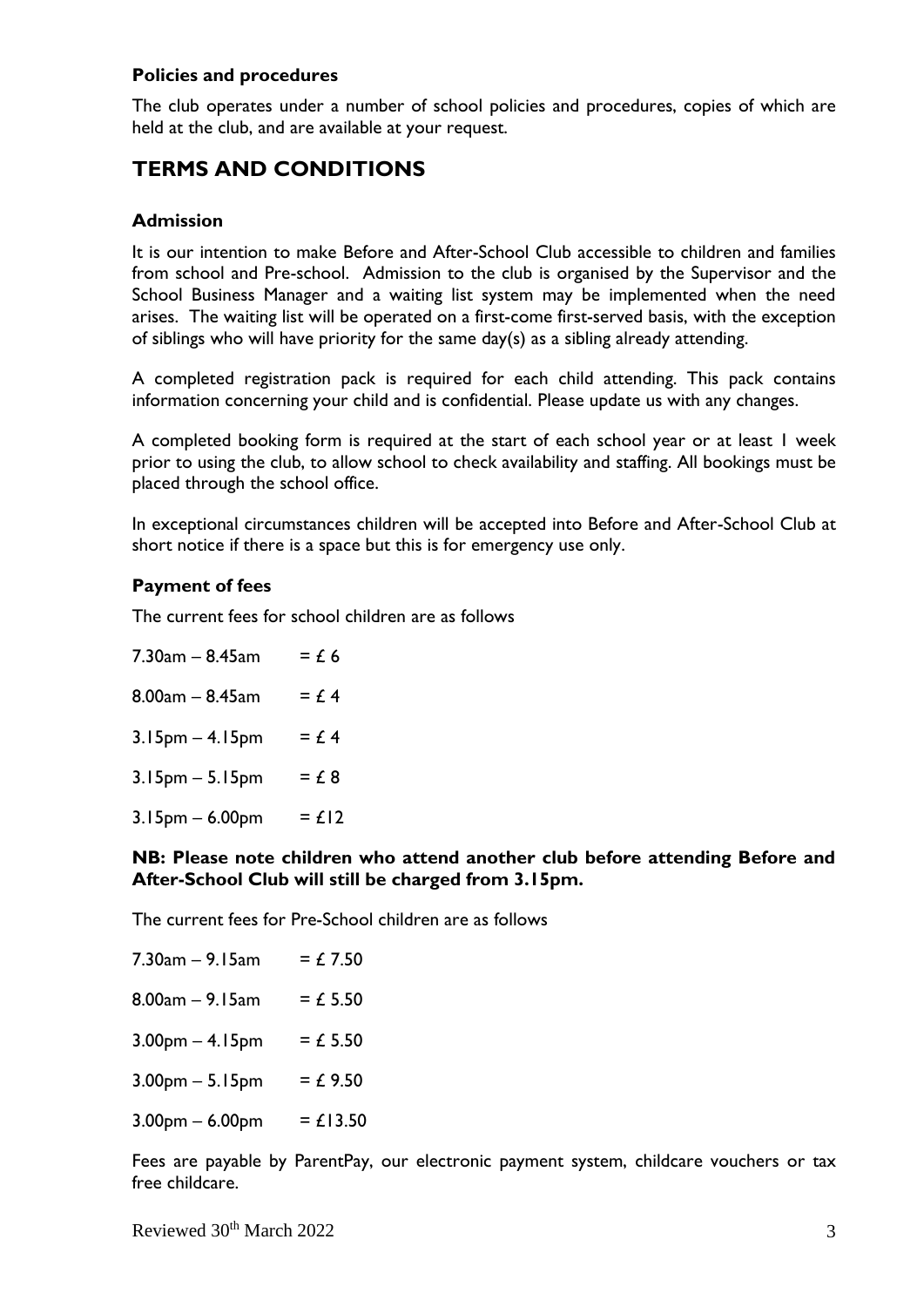The price is per session per child. This is payable for all sessions booked including when your child is sick, on holiday, or when they do not attend as the session is no longer required. Sessions will be charged if not cancelled a week or more prior to the session itself.

We request that your account is kept in credit and sufficient funds are added to your account before your child attends club to cover the attendance fee.

Failure to do so will result in your child(ren) being unable to attend.

Before and After-School Club are currently registered with the following childcare voucher schemes – KiddiVouchers, RG Childcare, Edenred, Fidelity and Sodexo and are happy to take payment through these schemes or through the Tax Free Childcare scheme.

If you are having difficulty paying fees, please speak in confidence to Mrs Corley - School Business Manager.

# **Permanent Changes to days and cancelling your place**

One month's notice of termination to attendance must be given.

A new booking form must be completed for permanent changes and this request should be made to the Supervisor or School Business Manager and will be accommodated where possible.

# **Temporary changes**

Please remember that we need to know if your child (or children) will not be attending Before and After-School Club for any reason. Even if you have informed your child's teacher, the school office or club supervisor still need to know.

If you know in advance of any days when your child/children will not be attending during the following week, please try to let the supervisor know by THURSDAY at the latest. In cases of illness or emergency when notice cannot be given, please call as soon as you can. Contact details can be found at the end of this handbook.

# **Induction**

The child and parents/carers will be invited to come and see the club before the child's first day.

Early in each child's first attendance a short time will be set aside for an "induction" period. During this period a member of staff will outline the club's rules and routines (including meal times and collection).

Another child will usually be allocated to act as the new child's mentor for the first few sessions.

# **Arrival and departure**

For Breakfast club all children must be signed into club by a named adult. Breakfast is available from 7.30-8.30am. Children will be taken onto the playground to join their class ready for entry into school. Pre-School children will be taken to preschool by a member of school staff and handed over to a member of the pre-school staff.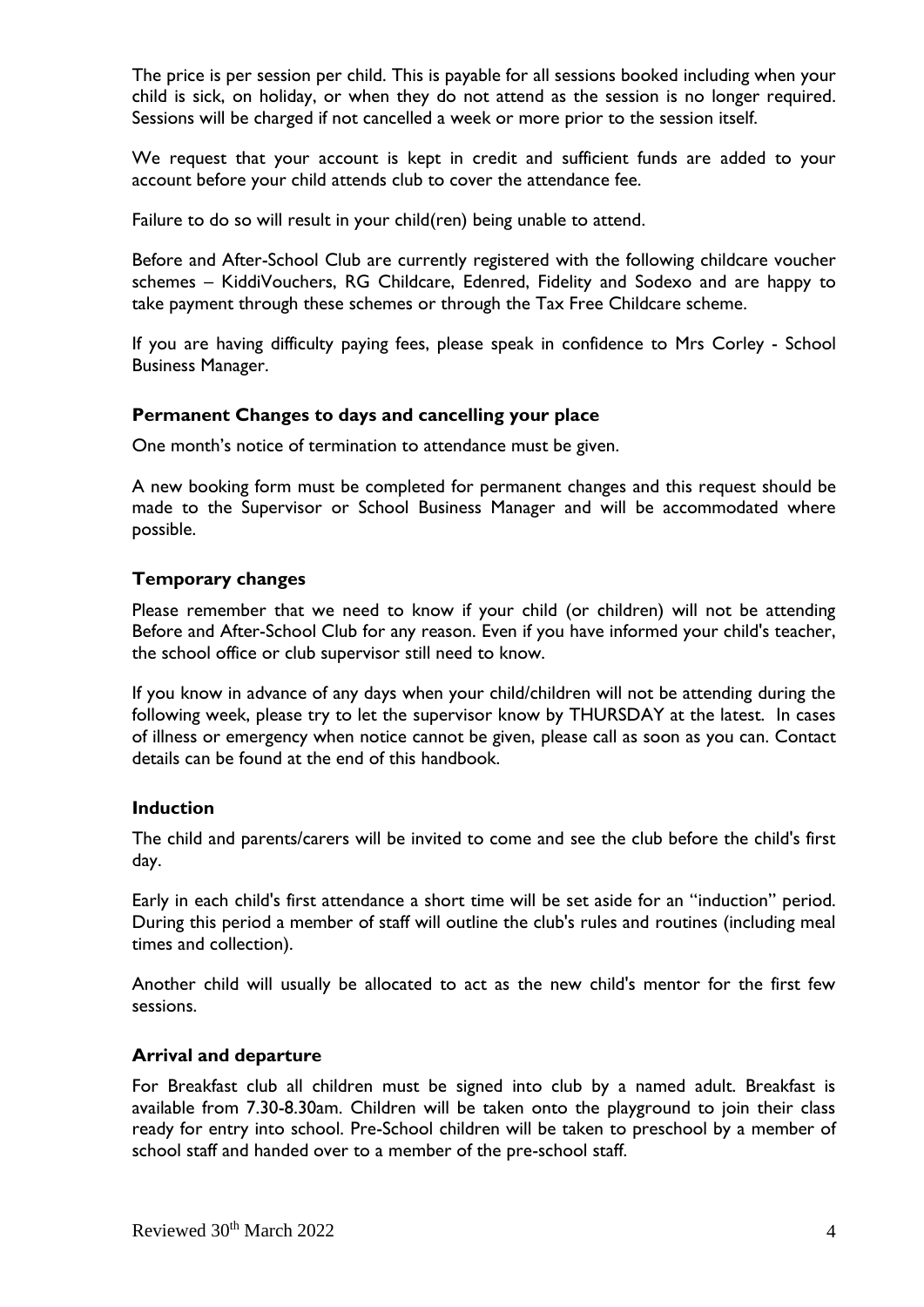For After School club, children are collected from the classroom or from Whitley Community Pre-School by a member of school staff and are escorted to the venue. A register is taken at each session and a signing-out sheet is used. Each child must be signed out by a named adult and the time recorded.

Children will not be released if the name differs. In exceptional circumstances when it is not possible for your child to be collected by a named person, normal safeguarding procedures will be followed.

The club finishes at 6pm, if you are delayed for whatever reason please telephone the club to let us know. A late payment fee of £5 per 15 minutes will be charged if children are collected after 6pm.

# **Child Protection**

We create an environment in which children are safe from abuse and in which any suspicion of abuse is promptly and appropriately responded to.

We comply with local and national child protection procedures and ensure that all staff are appropriately trained.

#### **Equal Opportunities**

Before and After-School Club is committed to equal opportunities as stated in its equal opportunities policy. Strategies used to realise this goal include:

- Premises used by the club provide a high level of accessibility to the community at large.
- Menus include sufficient variability to provide for the cultural mix of the club's children.

# **Special Needs**

Before and After-School Club will make every effort to accommodate and welcome any child with additional special needs. We will work in liaison with parents/carers and relevant professionals to meet the child's specific needs.

Our staff training programme includes specific elements relating to children with additional special needs.

# **GENERAL INFORMATION**

#### **Behaviour**

Children and staff have created rules for behaviour whilst at the club. These are displayed for children to see.

The club also operates a behaviour policy, summarised here. A full copy of this policy is distributed to all members:

Children are expected to respect each other, staff and visitors.

Staff will encourage an atmosphere of care and consideration between all members of the club including children, staff and visitors.

Reviewed 30<sup>th</sup> March 2022 5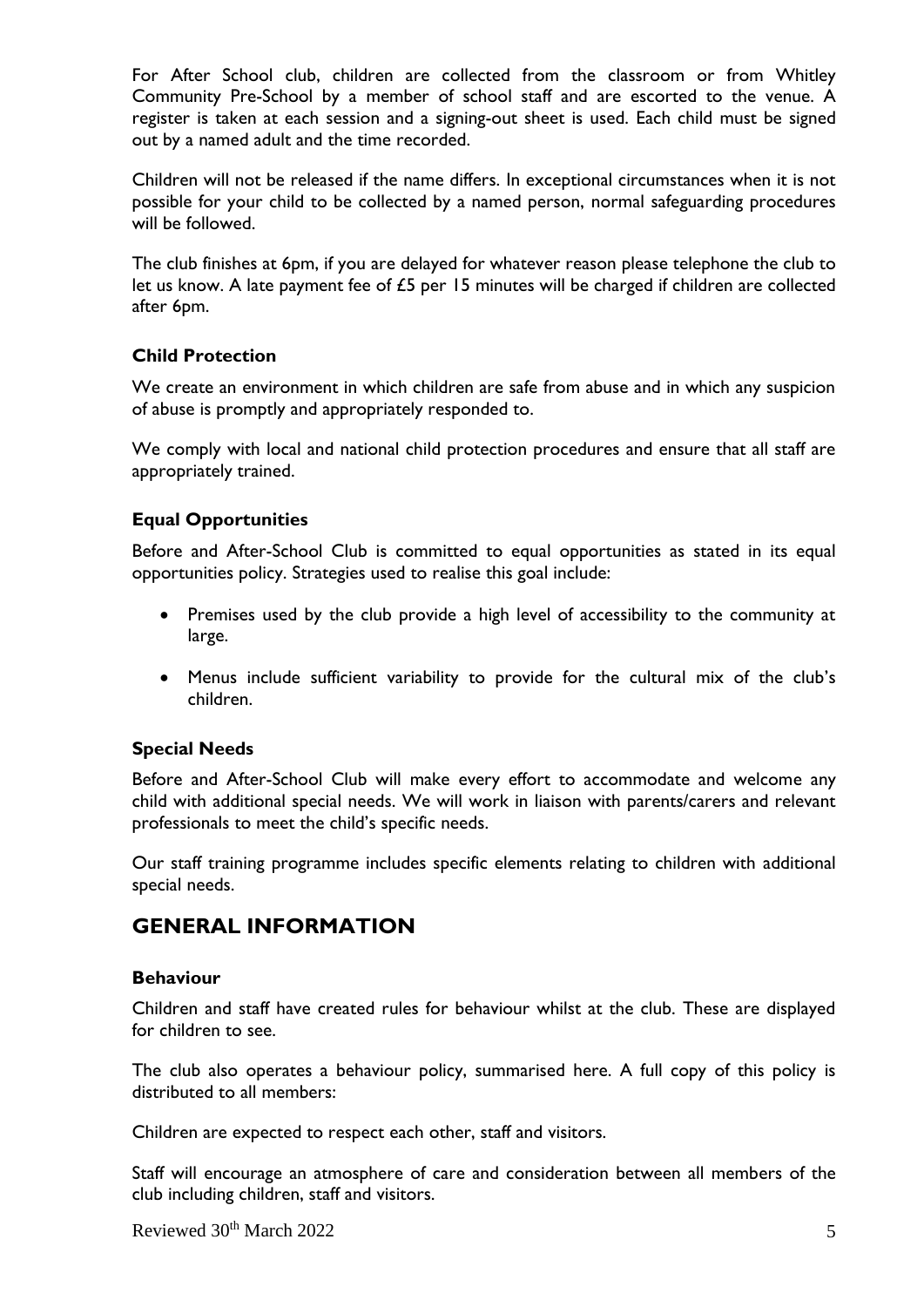Before and After-School Club encourages appropriate behaviour through: praise for good behaviour; emphasis on co-operative play and sharing; talking to children with the courtesy that we expect from them and engaging children in activities

Before and After-School Club will not tolerate from any member: bullying; aggressive, confrontational or threatening behaviour; or behaviour intended to result in conflict.

The club has procedures for dealing with unacceptable behaviour. In the case of violence or behaviour that poses an immediate danger a child is required to be collected directly; as an ultimate sanction, the child may be excluded from the club.

Before and After-School Club recognises that poor behaviour can occur from time to time for reasons that are not always evident, or as a result of special needs. We will strive to be flexible in order to accommodate such cases.

#### **Illness**

We are unable to care for children who are unwell.

Please inform the supervisor of any infectious illness your child contracts. If your child has had sickness or diarrhoea, please do not send him/her to the club for 48 hours after the illness has ceased.

# **Accidents and First Aid**

Every precaution is taken to ensure the safety of the children at all times and the club is fully insured. Several of our staff are trained in first aid and a first-aid kit is kept on the premises. We operate an accident procedure and fire drills are carried out regularly.

# **Medication**

Please let the supervisor know if your child is taking prescribed medicine. Please speak to the supervisor if medication needs to be administered during club time.

# **Complaints Procedure**

Before and After-School Club is run for the users. We value your opinions. If you have any queries, comments or need to discuss any matters concerning your child, please feel free to speak to the supervisor, Business Manager or Head of School.

All complaints will be dealt with by the Head of School following the school policy.

A full copy of our complaints procedure and policy is available on request.